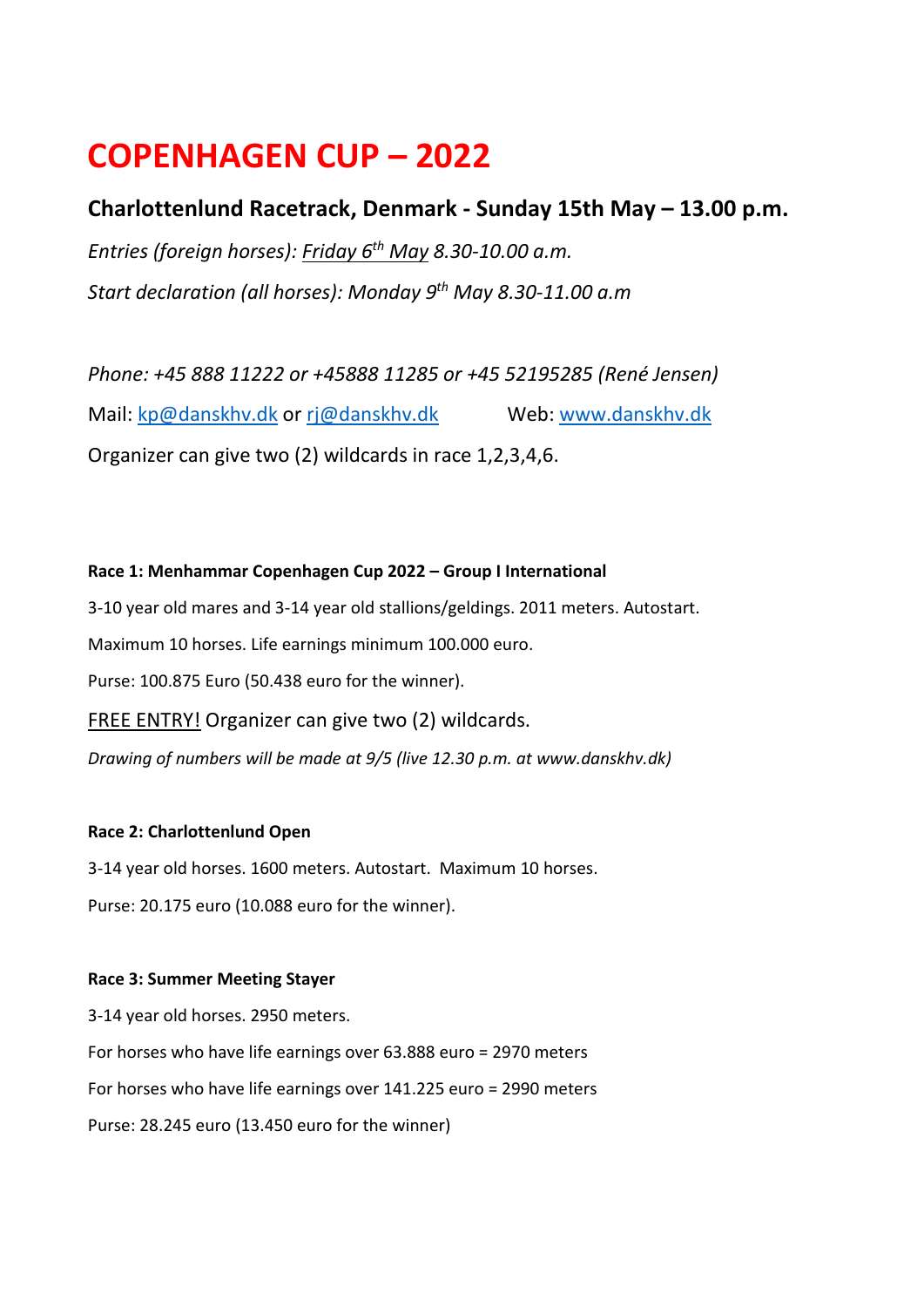#### **Race 4: Mares**

3-14 year old mares. 2000 meters. Autostart. Purse: 20.175 euro (10.088 euro for the winner)

#### **Race 5: 3 year olds**

3 year old horses. 2000 meters. Autostart. Purse: 20.175 euro (10.088 euro for the winner)

#### **Race 6: 4 year olds**

4 year old horses. 2000 meters. Autostart. Purse: 27.573 euro (13.450 euro for the winner)

#### **Race 7: 5 year olds**

5 year old horses. 2000 meters. Autostart. Purse: 20.175 euro (10.088 euro for the winner)

#### **Race 8: Qualification 10 for the STL Bronsdivision (final at Solvalla 28/5)**

3-10 year old mares and 3-14 year old stallions/geldings winners of 48.758-87.764 euro 2000 meters. Autostart. Purse: 24.681 (10.760 euro for the winner)

#### **Race 9: Mares**

3-14 year old mares non winners of 53.800 euro. 2000 meters. Autostart.

Purse: 6.927 euro (3.363 euro for the winner)